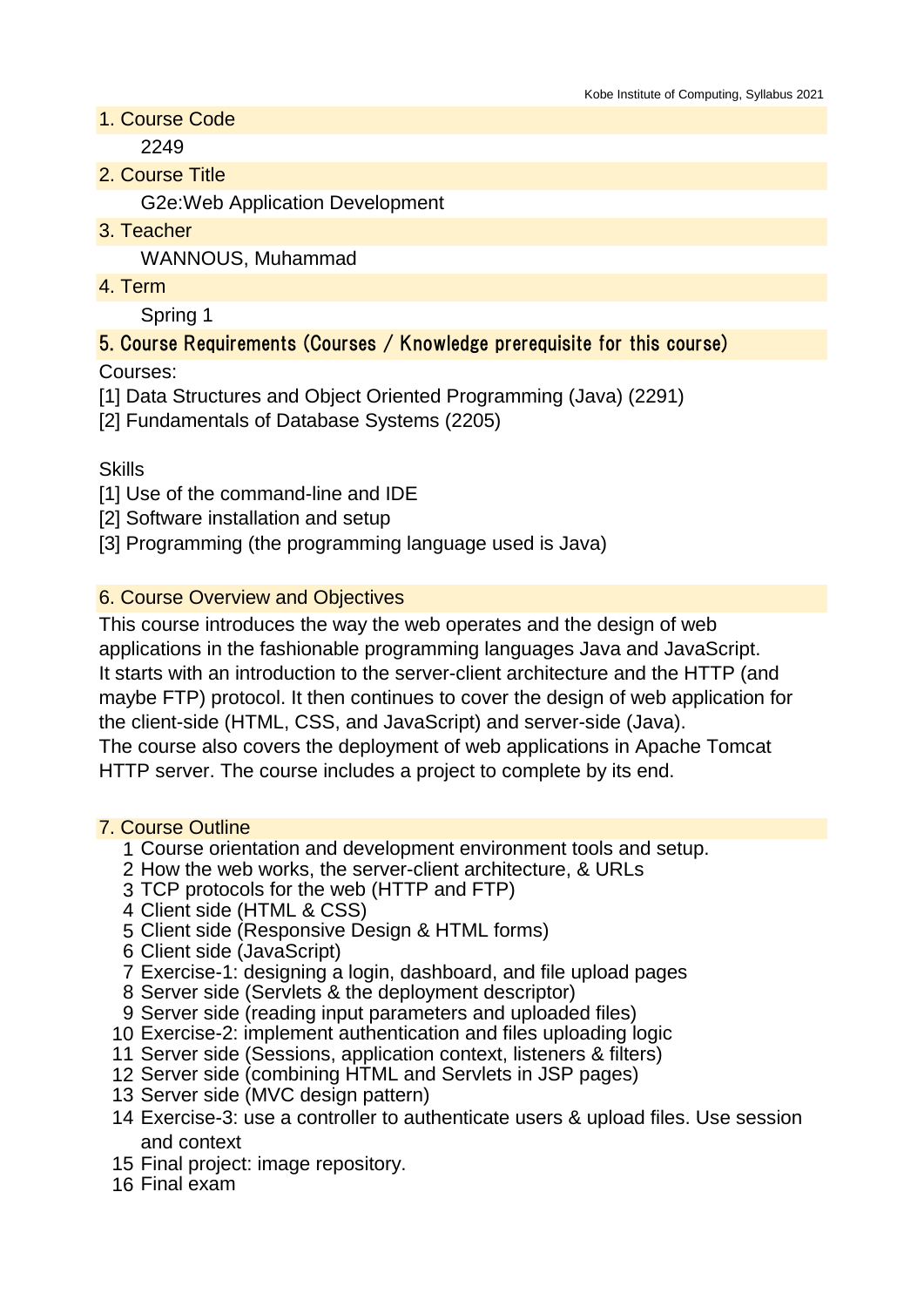### 8. Textbooks (Required Books for this course)

For this course, a set of lecture slides, handouts, and reports will be distributed in timely manner.

### 9. Reference Books (optional books for further study)

Servlets & JSP: A Tutorial, 2nd edition, 9781771970273 JavaScript & jQuery, 9781449399023 www.w3schools.com

### 10. Course Goals (Attainment Targets)

- (1) Describe how the web works and its protocols
- (2) Describe the technologies used to construct the client-side components
- (3) Practice designing web pages using HTML, CSS, and JavaScript
- (4) Describe the technologies used to construct the server-side components
- (5) Practice using Java to create a server-side web application
- (6) Practice deploying a web application in a web server
- (7)
- $(8)$

11. Correspondence relationship between Educational goals and Course goals

| Educational goals of the school | <b>Course Goals</b>                                                          |                            |  |  |  |  |
|---------------------------------|------------------------------------------------------------------------------|----------------------------|--|--|--|--|
| High level ICT                  | <b>Basic academic skills</b>                                                 | 4                          |  |  |  |  |
| skills                          | Specialized knowledge and literacy                                           |                            |  |  |  |  |
| Human skill<br>(Tankyu skill)   | Ability to continually improve own strengths                                 |                            |  |  |  |  |
|                                 | Ability to discover and Problem setting<br>resolve the problem<br>in society |                            |  |  |  |  |
|                                 |                                                                              | <b>Hypothesis planning</b> |  |  |  |  |
|                                 |                                                                              | <b>Hypothesis testing</b>  |  |  |  |  |
|                                 |                                                                              | <b>Practice</b>            |  |  |  |  |
|                                 | Fundamental                                                                  | Ability to step forward    |  |  |  |  |
|                                 | Competencies for                                                             | Ability to think through   |  |  |  |  |
|                                 | <b>Working Persons</b>                                                       | Ability to work in a team  |  |  |  |  |
| <b>Professional ethics</b>      |                                                                              |                            |  |  |  |  |

#### 12. Evaluation

| <b>Goals</b> | Evaluation method & point allocation |      |  |                                   |       |
|--------------|--------------------------------------|------|--|-----------------------------------|-------|
|              | examination                          | Quiz |  | Reports Presentation Deliverables | Other |
|              |                                      |      |  |                                   |       |
|              |                                      |      |  |                                   |       |
| ົດ           |                                      |      |  |                                   |       |
| 4            |                                      |      |  |                                   |       |
| ΄5           |                                      |      |  |                                   |       |
| ้ค           |                                      |      |  |                                   |       |
|              |                                      |      |  |                                   |       |
|              |                                      |      |  |                                   |       |
| Allocation   |                                      | 30   |  | 30                                |       |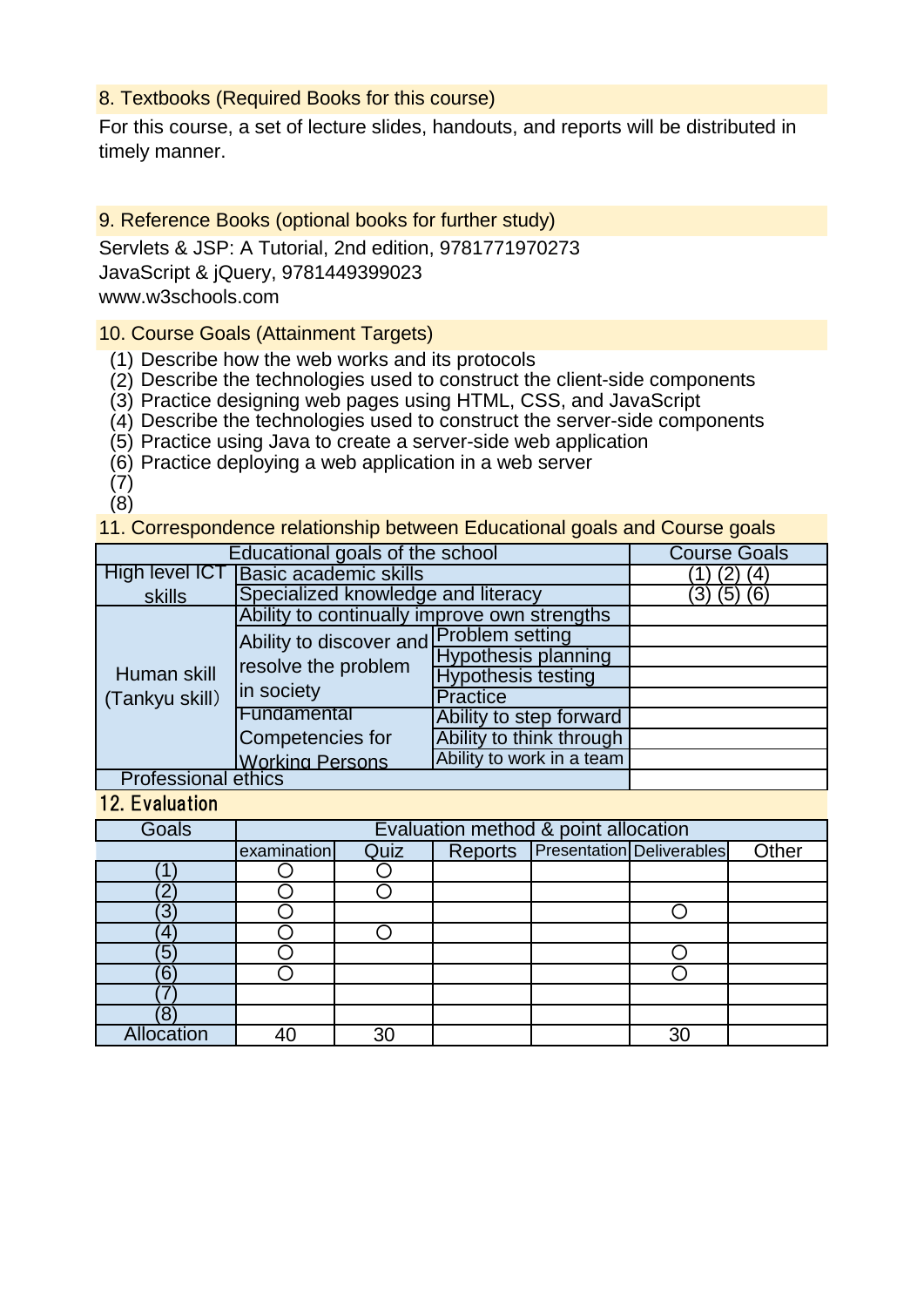| <b>13. Evaluation Criteria</b> |                                                                                                                                                                                                                                                                                                                                                                                                                                                                                                                                                                                                                                                                                                                                                                    |                                                                                                                                                                                                                                                                                                                                                                                                     |  |  |  |
|--------------------------------|--------------------------------------------------------------------------------------------------------------------------------------------------------------------------------------------------------------------------------------------------------------------------------------------------------------------------------------------------------------------------------------------------------------------------------------------------------------------------------------------------------------------------------------------------------------------------------------------------------------------------------------------------------------------------------------------------------------------------------------------------------------------|-----------------------------------------------------------------------------------------------------------------------------------------------------------------------------------------------------------------------------------------------------------------------------------------------------------------------------------------------------------------------------------------------------|--|--|--|
|                                | Examination                                                                                                                                                                                                                                                                                                                                                                                                                                                                                                                                                                                                                                                                                                                                                        | A final exam is intended to assess students' overall understanding<br>and application of the course goals. This is an open-book exam that<br>allows students to locate answers in the subject materials/external<br>resources. The exam consists of several questions of different<br>types, simple answer, multiple choices, space-filling,  etc.<br>and one exercise to design a web application. |  |  |  |
| Quiz                           |                                                                                                                                                                                                                                                                                                                                                                                                                                                                                                                                                                                                                                                                                                                                                                    | This course will include up to four quizzes. Each quiz consists of<br>several questions of different types, simple answer, multiple<br>choices, space-filling, etc. The questions are to verify the<br>knowledge a student has acquired regarding specific lectures. The<br>quiz is limited in time, but a student can try it twice.                                                                |  |  |  |
| <b>Reports</b>                 |                                                                                                                                                                                                                                                                                                                                                                                                                                                                                                                                                                                                                                                                                                                                                                    |                                                                                                                                                                                                                                                                                                                                                                                                     |  |  |  |
|                                | Presentation                                                                                                                                                                                                                                                                                                                                                                                                                                                                                                                                                                                                                                                                                                                                                       |                                                                                                                                                                                                                                                                                                                                                                                                     |  |  |  |
|                                | Deliverables<br>The course has three exercises and one project. One exercise<br>involves designing a web page and coding it in HTML, CSS, and<br>JavaScript. The second exercise involves writing Java Servlets that<br>complete the logic necessary to achieve certain functions. The last<br>exercise involves writing a simple application that utilizes the MVC<br>design pattern. The instructor will provide the information related to<br>each exercise in timely manner. As for the final project, it involves<br>designing a complete web application that has a number of<br>functions.<br>Each student should deliver a web archive file for the exercises and<br>the final project, and the instructure will deploy it on his computer<br>for testing. |                                                                                                                                                                                                                                                                                                                                                                                                     |  |  |  |
| Other                          |                                                                                                                                                                                                                                                                                                                                                                                                                                                                                                                                                                                                                                                                                                                                                                    |                                                                                                                                                                                                                                                                                                                                                                                                     |  |  |  |
| 14. Active Learning            |                                                                                                                                                                                                                                                                                                                                                                                                                                                                                                                                                                                                                                                                                                                                                                    |                                                                                                                                                                                                                                                                                                                                                                                                     |  |  |  |
|                                | Hourly percentage of active learning within the whole class time<br>70%                                                                                                                                                                                                                                                                                                                                                                                                                                                                                                                                                                                                                                                                                            |                                                                                                                                                                                                                                                                                                                                                                                                     |  |  |  |
| 1                              | All the time<br>Active learning such as problem solving assignment using the<br>knowledge and skills acquired in class.                                                                                                                                                                                                                                                                                                                                                                                                                                                                                                                                                                                                                                            |                                                                                                                                                                                                                                                                                                                                                                                                     |  |  |  |
|                                | <b>Sometimes</b><br>2 Active learning such as group works and discussions.                                                                                                                                                                                                                                                                                                                                                                                                                                                                                                                                                                                                                                                                                         |                                                                                                                                                                                                                                                                                                                                                                                                     |  |  |  |
|                                | Not at all<br>3 Outcome presentations and feedbacks.                                                                                                                                                                                                                                                                                                                                                                                                                                                                                                                                                                                                                                                                                                               |                                                                                                                                                                                                                                                                                                                                                                                                     |  |  |  |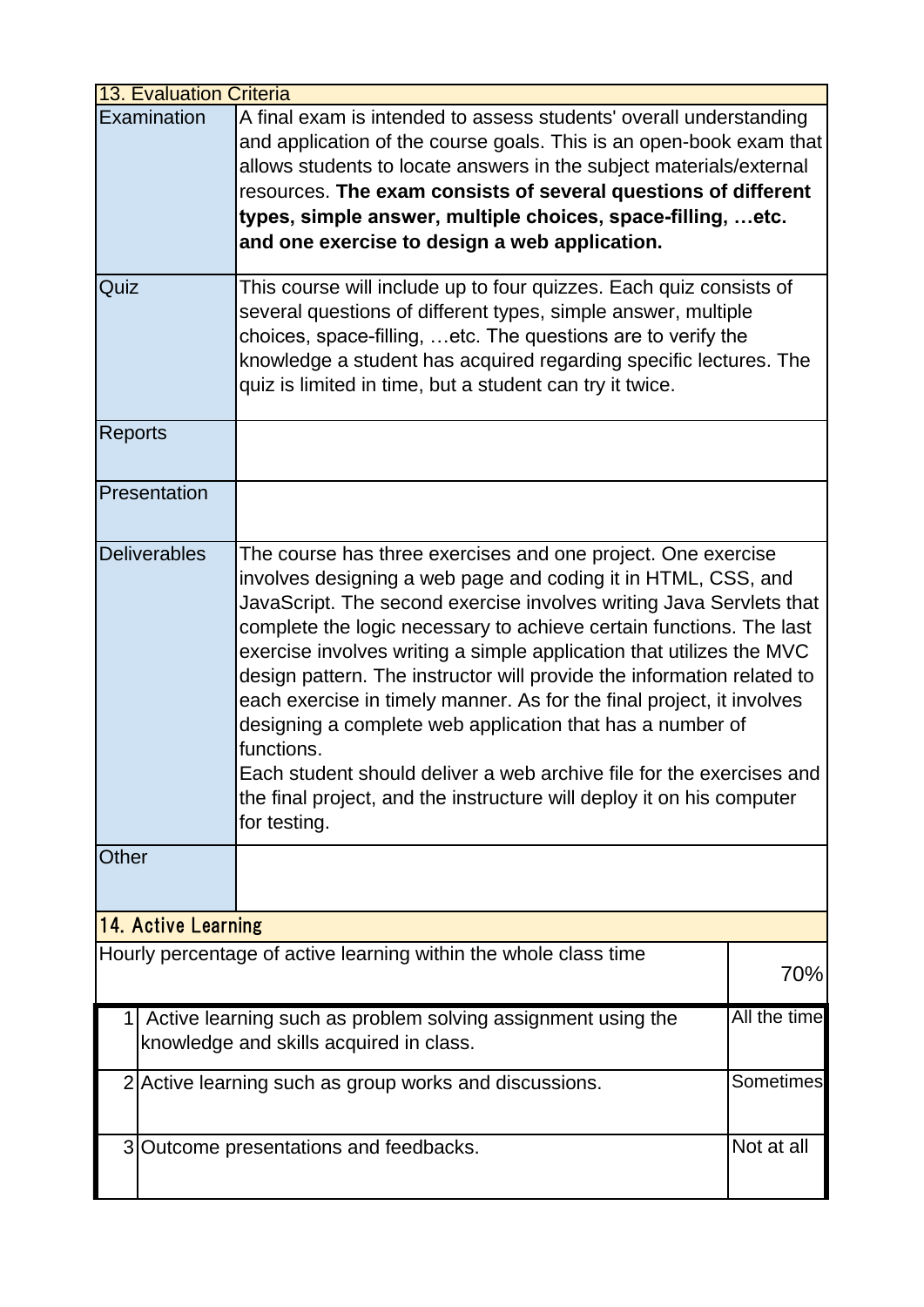4 Students actively make decisions on how the class should be | Not at all conducted.

## 15. Notes

This course contains both theoretical and practical parts. Be prepared for for designing web pages and coding (in JavaScript and in Java).

Quizzes and projects have deadlines and they won't be postponed unless a serious issue occurs.

# 16. Course plan

(Notice) This plan is tentative and might be changed at the time of delivery

Lesson 1: (Course orientation and development environment tools and setup)

(Discussion and Lecture, 45 minutes & Practice 45 minutes)

- [1] Course syllabus
- [2] Grading
- [3] Development environment
	- + Java Development Kit (JDK)
	- + NetBeans IDE
	- + SQLite
	- + Apache Tomcat

Lesson 2: (How the web works, the server-client architecture, & URLs)

(Discussion and Lecture, 90 minutes)

- [1] How the WEB works?
- [2] The server-client architecture
	- + The web browser (client)
	- + Apache tomcat (server)

[3] Deploying a web application

- + Create a web application in NetBeans
- + Build a WAR file for the project
- + Deploy the WAR file in tomcat

[4] URLs

Lesson 3: (TCP protocols for the web (HTTP and FTP)) (Practice 90 minutes)

# [1] HTTP Protocol

- + Request
- + Response
- + Methods
- + Parameters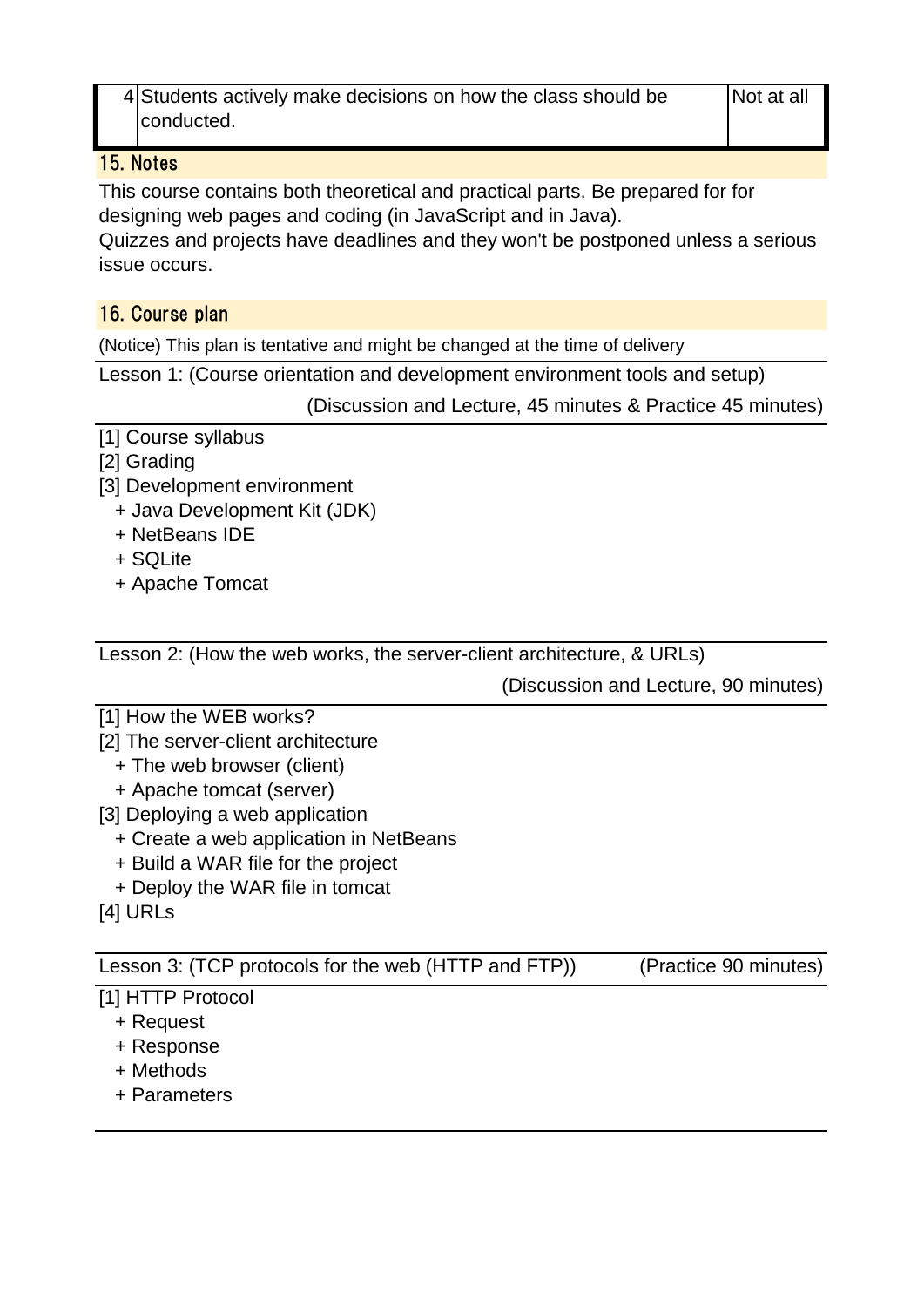Lesson 4: (Client side (HTML & CSS))

(Lecture 30 minutes, Practice 60 minutes)

| $[1]$ HTML                                                                  |                                           |
|-----------------------------------------------------------------------------|-------------------------------------------|
| + Tags                                                                      |                                           |
| + Attributes                                                                |                                           |
| + Forms                                                                     |                                           |
| $[2]$ CSS                                                                   |                                           |
| + classes                                                                   |                                           |
| Lesson 5: (Client side (Responsive Design & HTML forms))                    |                                           |
|                                                                             | (Lecture 30 minutes, Practice 60 minutes) |
| [1] Responsive design                                                       |                                           |
| + Principles                                                                |                                           |
| + Bootstrap                                                                 |                                           |
| [2] HTML forms                                                              |                                           |
| + Passing parameters to the server                                          |                                           |
| + File uploading                                                            |                                           |
| Lesson 6: (Client side (JavaScript))                                        |                                           |
|                                                                             | (Lecture 30 minutes, Practice 60 minutes) |
|                                                                             |                                           |
| [1] JavaScript<br>+ Basics                                                  |                                           |
| + Document Object Model                                                     |                                           |
|                                                                             |                                           |
| + Changing attributes<br>+ Adding nodes                                     |                                           |
| + Objects                                                                   |                                           |
| + JavaScript Object Notation                                                |                                           |
|                                                                             |                                           |
| Lesson 7: (Exercise-1: designing a login, dashboard, and file upload pages) |                                           |
|                                                                             | (Practice, 90 minutes)                    |
| In this session, we will practice designing three pages:                    |                                           |
| 1- A login page                                                             |                                           |
| 2- User dashboard                                                           |                                           |
| 3- File upload page                                                         |                                           |
|                                                                             |                                           |
|                                                                             |                                           |

Lesson 8: (Server side (Servlets & the deployment descriptor))

(Lecture 30 minutes, Practice 60 minutes)

- [1] Java Servlets
	- + HttpServlet class
	- + Class methods
- [2] The deployment descriptor (web.xml)
	- + Registering Servlets
	- + Welcome page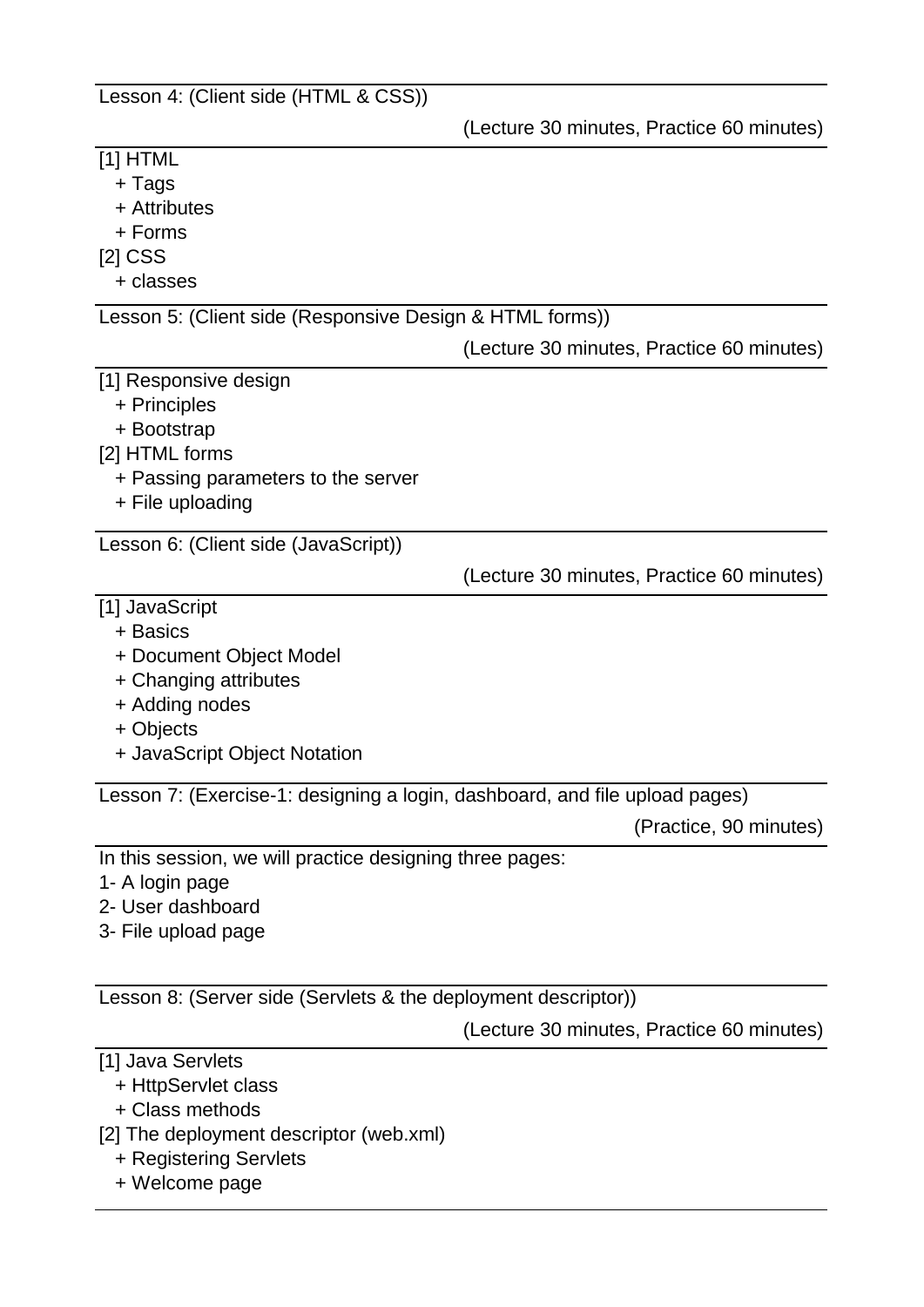Lesson 9 : (Server side (reading input parameters and uploaded files))

(Lecture 30 minutes, Practice 60 minutes)

[1] Reading the input parameters

+ Single-value parameter

+ Multi-values parameters

[2] Reading uploaded files.

Lesson 10 : (Exercise-2: implement authentication and files uploading logic)

(Practice, 90 minutes)

In this session, we will write the server side logic associated with the three pages we designed in Exercise-1

- 1- A login logic
- 2- User dashboard logic
- 3- File upload logic

Lesson 11 : (Server side (Sessions, application context, listeners & filters))

(Lecture 30 minutes, Practice 60 minutes)

- [1] Session
	- + Storing and retrieving objects
	- + Destroying sessions
- [2] Application Context
	- + Storing and retrieving objects
- [3] Listeners
- [4] Filters
	- + Filter chain

Lesson 12 : (Server side (combining HTML and Servlets in JSP pages))

(Lecture 30 minutes, Practice 60 minutes)

- [1] JSP pages
	- + Scriptlets
	- + JSTL
	- + Expression Language

Lesson 13-14 : (Server side (MVC design pattern))

(Lecture 30 minutes, Practice 60 minutes)

- [1] Model View Controller
	- + The model
	- + The view (JSP)
	- + The controller
	- + The dispatcher